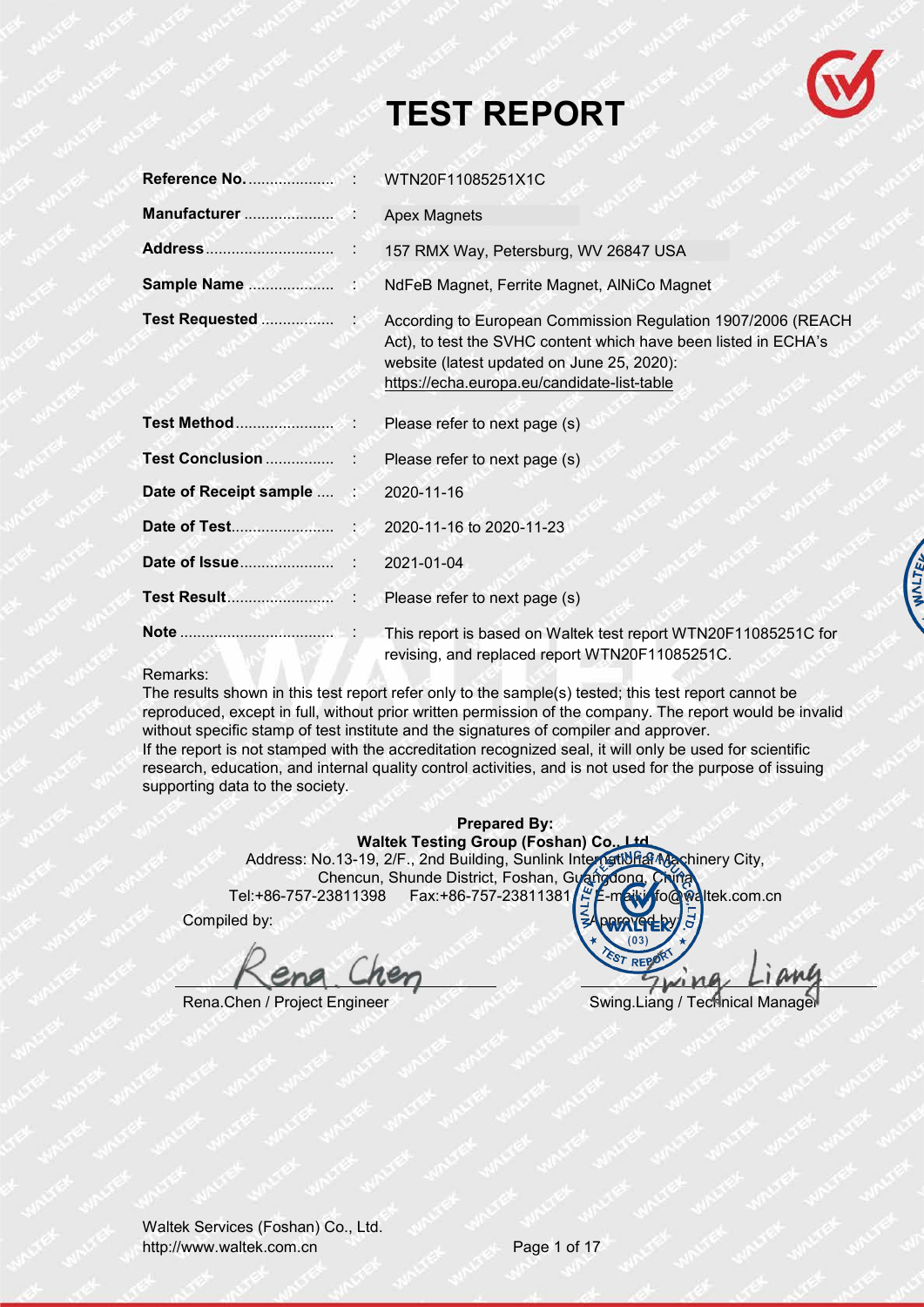

#### **Test Result: REACH 209 Substances of SVHC Test Conclusion:**

According to the specified scope and analytical technique, the concentrations of the 209 Substances of SVHC are less than 0.1% in the submitted samples

#### **Test Method:**

In-house method with reference to EPA 3550C:2007, US EPA 8270D:2014, US EPA 3052:1996, US EPA3050B:1996, US EPA 6010D:2018, BS EN ISO 14362-1:2017, BS EN ISO 14362-3:2017, ISO 17234-1:2015, ISO/DIS 17234-2:2011, ISO 17353:2004, IEC 62321 Ed.1:2008, AFPS GS 2019:01 PAK and EN 14582:2016

#### **Test Result:**

| Group No. | Substance Name                           |    | CAS NO.   Test Results (%) | RL(%) |
|-----------|------------------------------------------|----|----------------------------|-------|
|           | 209 Substances of SVHC in candidate list | -- | <b>ND</b>                  |       |

#### **Test Group(s):**

1: Metal (No.1+No.2+No.3+No.4+No.5)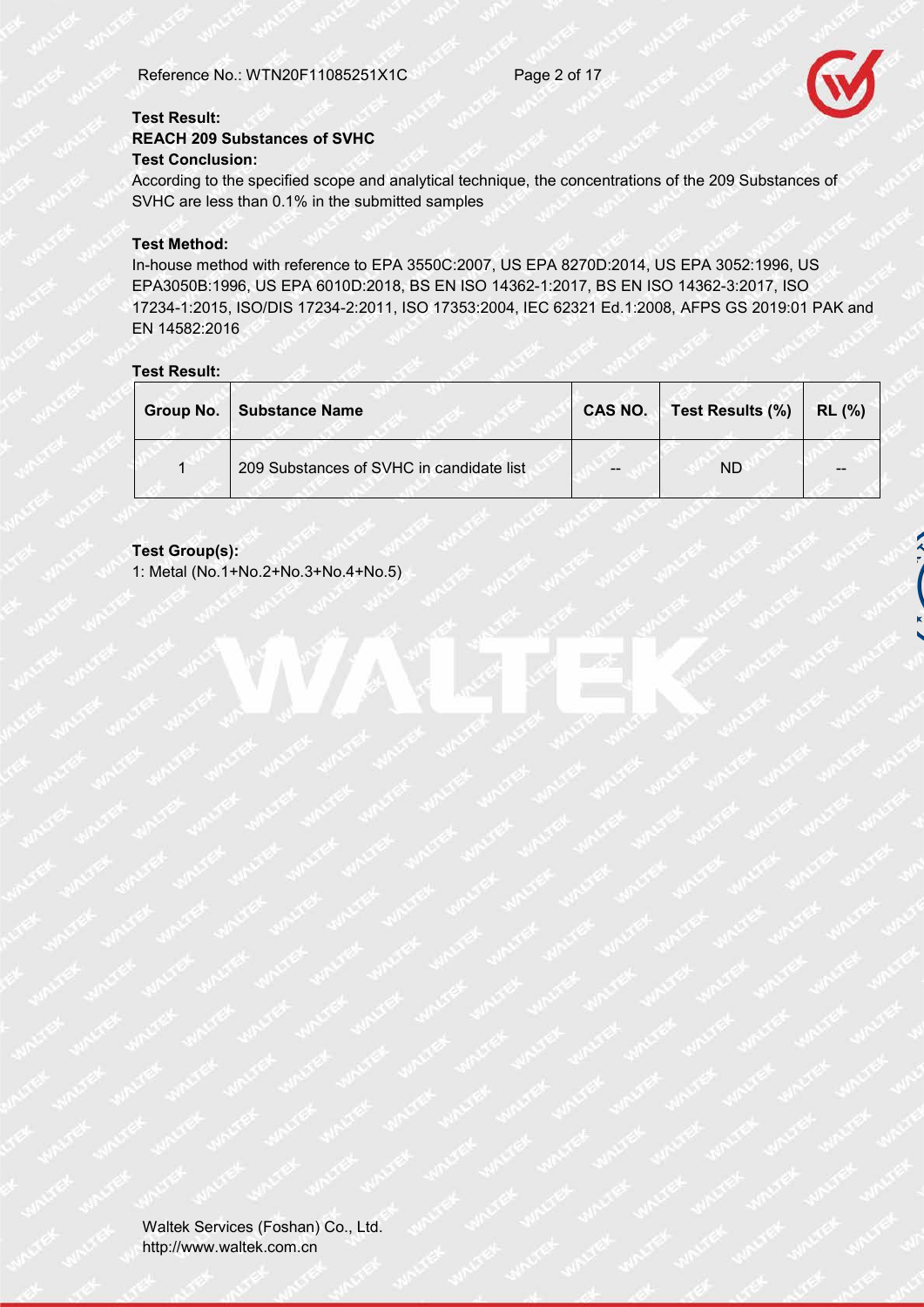

#### **Remark:**

- 1. In accordance with regulation (EC) No 1907/2006, any producer or importer of articles shall notify ECHA, in accordance with paragraph 4 of Article 7, if a substance meets the criteria in Article 57 and is identified in accordance with Article 59(1), if both the following conditions are met:
	- (a) the substance is present in those articles in quantities totalling over one tonne per producer or importer per year;
	- (b) the substance is present in those articles above a concentration of 0.1% weight by weight (w/w).
- 2. From 28 October 2008, EU & EEA suppliers of articles which contain substances on the Candidate List in a concentration above 0.1% (W/W) must provide sufficient information, available to them, to their customers and on request to a consumer within 45 days of the receipt of this request. This information must ensure safe use of the article and, as a minimum, include the name of the substance.
- 3. ND=Not detected, Less than Reporting Limit (RL).
- 4. RL = Reporting Limit (Test data will be shown if it  $\geqslant$  RL. RL is not regulatory limit.)
- 5. Results are calculated by the minimum weight of mixed components.

#### **Measurement Flowchart:**

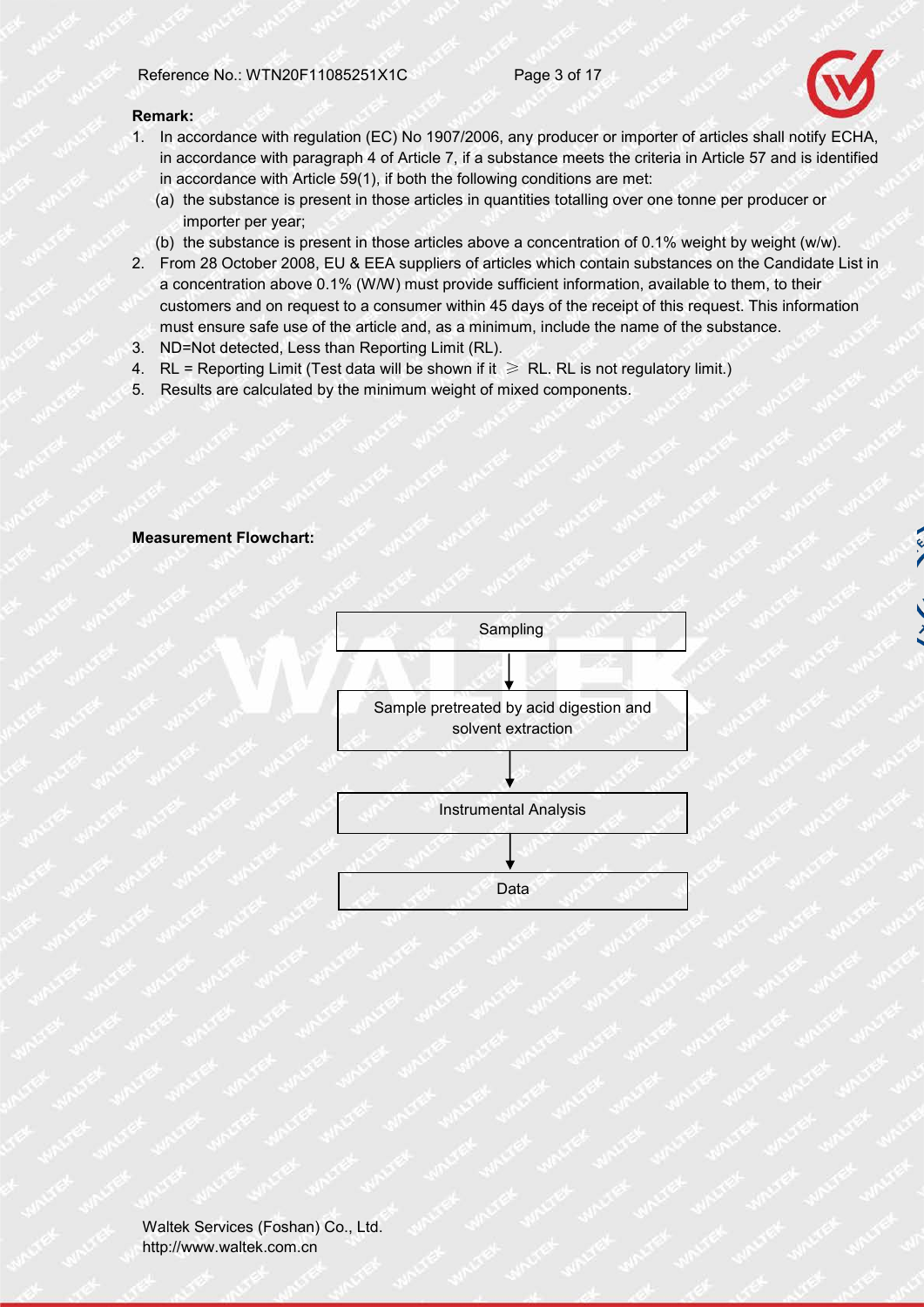

## **Appendix**

### **The list of 209 Substances of Very High Concern**

| Seq.           | <b>Substance Name</b>                                    | <b>CAS No.</b> | EC No.    | <b>RL</b><br>$(\% , w/w)$ |
|----------------|----------------------------------------------------------|----------------|-----------|---------------------------|
| $\mathbf{1}$   | Anthracene                                               | 120-12-7       | 204-371-1 | 0.005                     |
| $\overline{2}$ | 4,4'-Diaminodiphenylmethane                              | 101-77-9       | 202-974-4 | 0.005                     |
| 3              | Benzyl butyl phthalate (BBP)                             | 85-68-7        | 201-622-7 | 0.005                     |
| 4              | Bis (2-ethyl(hexyl)phthalate) (DEHP)                     | $117 - 81 - 7$ | 204-211-0 | 0.005                     |
| 5              | Dibutyl phthalate (DBP)                                  | 84-74-2        | 201-557-4 | 0.005                     |
| 6              | 5-tert-butyl-2,4,6-trinitro-m-xylene (musk xylene)       | $81 - 15 - 2$  | 201-329-4 | 0.005                     |
| $\overline{7}$ | Hexabromocyclododecane (HBCDD)                           | 25637-99-4     | 247-148-4 | 0.002                     |
| 8              | Chlorinated Paraffins C10-13(SCCP)                       | 85535-84-8     | 287-476-5 | 0.01                      |
| 9              | Cobalt dichloride                                        | 7646-79-9      | 231-589-4 | 0.01                      |
| 10             | Diarsenic pentoxide                                      | 1303-28-2      | 215-116-9 | 0.01                      |
| 11             | Diarsenic trioxide                                       | 1327-53-3      | 215-481-4 | 0.01                      |
| 12             | Sodium dichromate, dihydrate                             | 7789-12-0      | 234-190-3 | 0.01                      |
| 13             | Lead hydrogen arsenate                                   | 7784-40-9      | 232-064-2 | 0.01                      |
| 14             | Triethyl arsenate                                        | 15606-95-8     | 427-700-2 | 0.01                      |
| 15             | Bis(tributyltin) oxide                                   | 56-35-9        | 200-268-0 | 0.005                     |
| 16             | Anthracene oil                                           | 90640-80-5     | 292-602-7 | 0.01                      |
| 17             | Anthracene oil, anthracene paste, distn. Lights          | 91995-17-4     | 295-278-5 | 0.01                      |
| 18             | Anthracene oil, anthracene paste, anthracene<br>fraction | 91995-15-2     | 292-275-9 | 0.01                      |
| 19             | Anthracene oil, anthracene-low                           | 90640-82-7     | 292-604-8 | 0.01                      |
| 20             | Anthracene oil, anthracene paste                         | 90640-81-6     | 292-603-2 | 0.01                      |
| 21             | Coal tar pitch, high temperature                         | 65996-93-2     | 266-028-2 | 0.01                      |

**COL**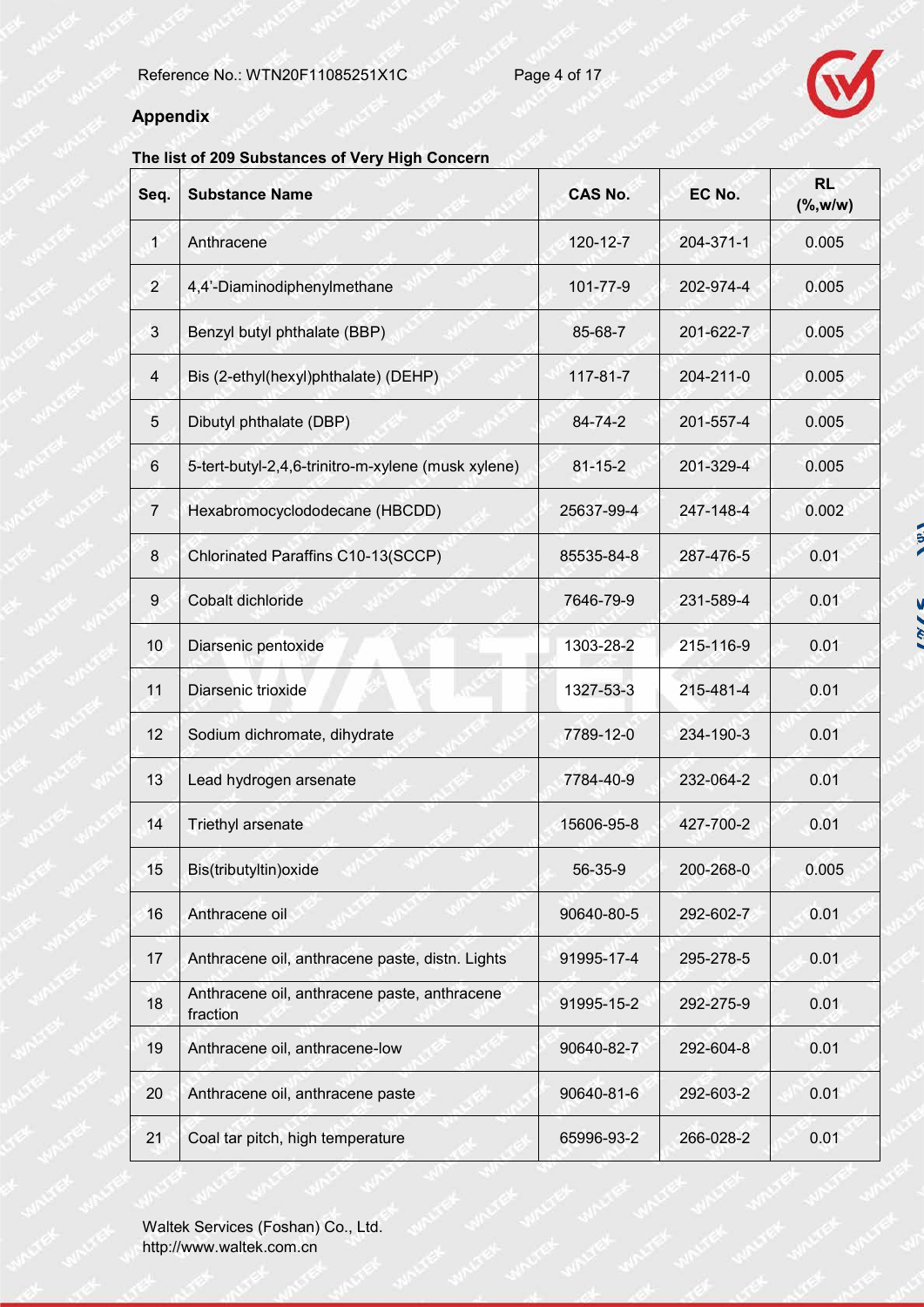

| Seq. | <b>Substance Name</b>                                                   | <b>CAS No.</b>                       | EC No.                    | <b>RL</b><br>$(\%$ , w/w) |
|------|-------------------------------------------------------------------------|--------------------------------------|---------------------------|---------------------------|
| 22   | Acrylamide                                                              | 79-06-1                              | 201-173-7                 | 0.01                      |
| 23   | Aluminosilicate Refractory Ceramic Fibres                               |                                      | Index No.<br>650-017-00-8 | 0.01                      |
| 24   | Zirconia Aluminosilicate,<br><b>Refractory Ceramic</b><br><b>Fibres</b> |                                      | Index No.<br>650-017-00-8 | 0.01                      |
| 25   | 2,4-Dinitrotoluene                                                      | $121 - 14 - 2$                       | 204-450-0                 | 0.01                      |
| 26   | Diisobutyl phthalate                                                    | 84-69-5                              | 201-533-2                 | 0.01                      |
| 27   | Lead chromate                                                           | 7758-97-6                            | 231-846-0                 | 0.01                      |
| 28   | Lead chromate molybdate sulphate red (C.I.<br>Pigment Red 104)          | 12656-85-8                           | 235-759-9                 | 0.01                      |
| 29   | Lead sulfochromate yellow<br>(C.I. Pigment Yellow 34)                   | 1344-37-2                            | 215-693-7                 | 0.01                      |
| 30   | Tris(2-chloroethyl)phosphate                                            | 115-96-8                             | 204-118-5                 | 0.01                      |
| 31   | Trichloroethylene                                                       | 79-01-6                              | 201-167-4                 | 0.01                      |
| 32   | Boric acid                                                              | 10043-35-3<br>11113-50-1             | 233-139-2<br>234-343-4    | 0.01                      |
| 33   | Disodium tetraborate, anhydrous                                         | 1330-43-4<br>12179-04-3<br>1303-96-4 | 215-540-4                 | 0.01                      |
| 34   | Tetraboron disodium heptaoxide, hydrate                                 | 12267-73-1                           | 235-541-3                 | 0.01                      |
| 35   | Sodium chromate                                                         | 7775-11-3                            | 231-889-5                 | 0.01                      |
| 36   | Potassium chromate                                                      | 7789-00-6                            | 232-140-5                 | 0.01                      |
| 37   | Ammonium dichromate                                                     | 7789-09-5                            | 232-143-1                 | 0.01                      |
| 38   | Potassium dichromate                                                    | 7778-50-9                            | 231-906-6                 | 0.01                      |
| 39   | Cobalt(II) sulphate                                                     | 10124-43-3                           | 233-334-2                 | 0.01                      |
| 40   | Cobalt(II) dinitrate                                                    | 10141-05-6                           | 233-402-1                 | 0.01                      |
| 41   | Cobalt(II) carbonate                                                    | 513-79-1                             | 208-169-4                 | 0.01                      |
| 42   | Cobalt(II) diacetate                                                    | $71-48-7$                            | 200-755-8                 | 0.01                      |
| 43   | 2-Methoxyethanol                                                        | 109-86-4                             | 203-713-7                 | 0.005                     |

Waltek Services (Foshan) Co., Ltd. http://www.waltek.com.cn

 $\sim$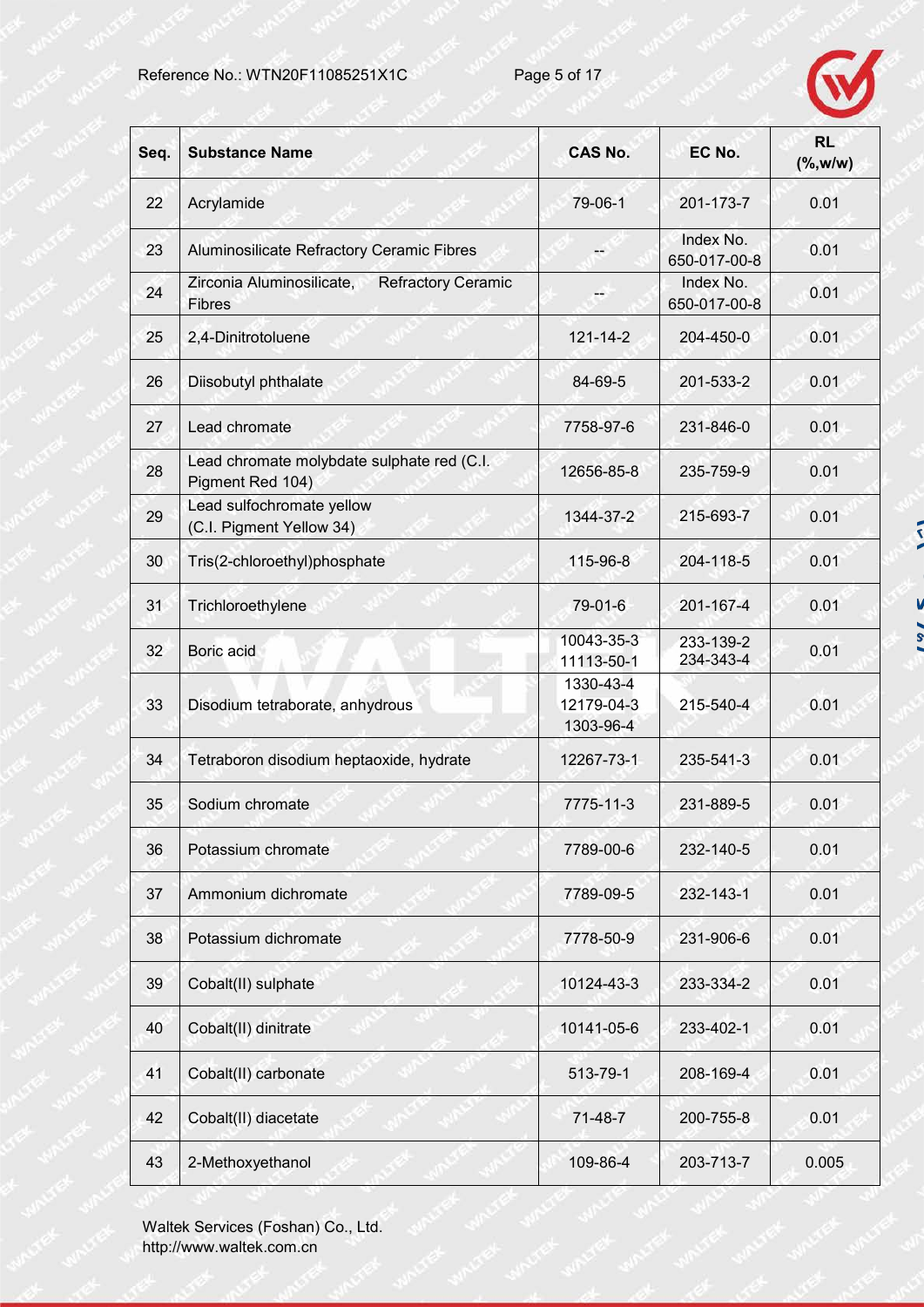

| Seq. | <b>Substance Name</b>                                                          | <b>CAS No.</b>              | EC No.                 | <b>RL</b><br>( %, w/w) |
|------|--------------------------------------------------------------------------------|-----------------------------|------------------------|------------------------|
| 44   | 2-Ethoxyethanol                                                                | 110-80-5                    | 203-804-1              | 0.005                  |
| 45   | Chromium trioxide                                                              | 1333-82-0                   | 215-607-8              | 0.01                   |
| 46   | Chromic acid, Dichromic acid, Oligomers of<br>chromic acid and dichromic acid  | 7738-94-5<br>13530-68-2     | 231-801-5<br>236-881-5 | 0.01                   |
| 47   | 2-ethoxyethyl acetate                                                          | $111 - 15 - 9$              | 203-839-2              | 0.01                   |
| 48   | Strontium chromate                                                             | 7789-06-2                   | 232-142-6              | 0.01                   |
| 49   | 1, 2-Benzenedicarboxylic acid,<br>di-C7-11-branched and linear alkyl esters    | 68515-42-4                  | 271-084-6              | 0.01                   |
| 50   | Hydrazine                                                                      | 7803-57-8<br>$302 - 01 - 2$ | 206-114-9              | 0.01                   |
| 51   | 1-methyl-2-pyrrolidone                                                         | 872-50-4                    | 212-828-1              | 0.01                   |
| 52   | 1,2,3-trichloropropane                                                         | $96 - 18 - 4$               | 202-486-1              | 0.01                   |
| 53   | 1,2-Benzenedicarboxylic acid, di-C6-8-branched<br>alkyl esters, C7-rich (DIHP) | 71888-89-6                  | 276-158-1              | 0.01                   |
| 54   | Calcium arsenate                                                               | 7778-44-1                   | 231-904-5              | 0.01                   |
| 55   | Bis(2-methoxyethyl) ether                                                      | 111-96-6                    | 203-924-4              | 0.01                   |
| 56   | Potassium hydroxyoctaoxodizincatedichromate                                    | 11103-86-9                  | 234-329-8              | 0.01                   |
| 57   | Lead dipicrate                                                                 | 6477-64-1                   | 229-335-2              | 0.01                   |
| 58   | N,N-dimethylacetamide                                                          | 127-19-5                    | 204-826-4              | 0.01                   |
| 59   | Arsenic acid                                                                   | 7778-39-4                   | 231-901-9              | 0.01                   |
| 60   | 2-Methoxyaniline; o-Anisidine                                                  | $90 - 04 - 0$               | 201-963-1              | 0.01                   |
| 61   | Trilead diarsenate                                                             | 3687-31-8                   | 222-979-5              | 0.01                   |
| 62   | 1, 2-Dichloroethane                                                            | 107-06-2                    | 203-458-1              | 0.01                   |
| 63   | Pentazinc chromate octahydroxide                                               | 49663-84-5                  | 256-418-0              | 0.005                  |
| 64   | 4-(1,1,3,3-tetramethylbutyl)phenol                                             | 140-66-9                    | 205-426-2              | 0.01                   |
| 65   | Formaldehyde, oligomeric reaction products with<br>aniline                     | 25214-70-4                  | 500-036-1              | 0.01                   |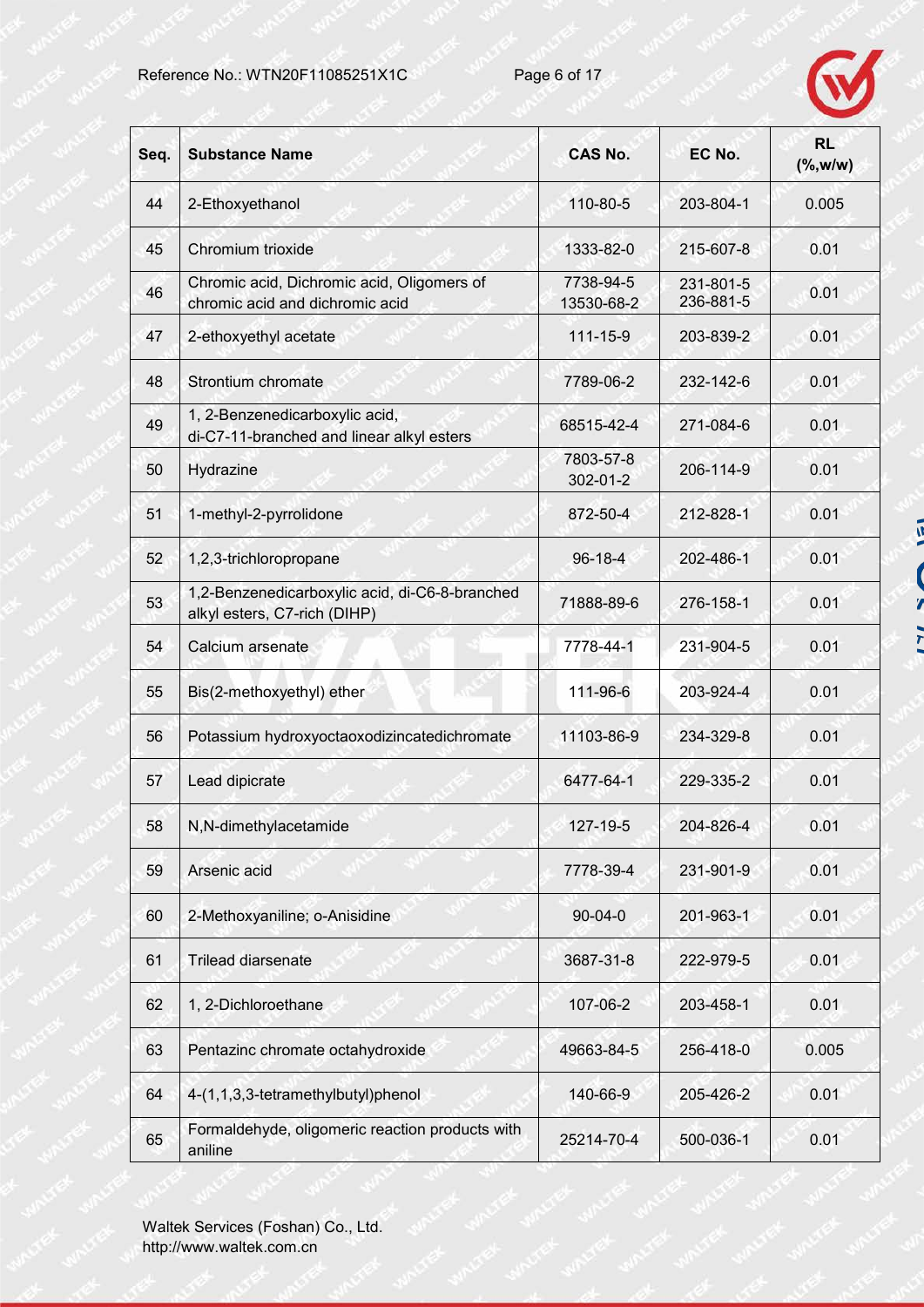

| Seq. | <b>Substance Name</b>                                                                                                                               | <b>CAS No.</b> | EC No.     | <b>RL</b><br>( %, w/w) |
|------|-----------------------------------------------------------------------------------------------------------------------------------------------------|----------------|------------|------------------------|
| 66   | Bis(2-methoxyethyl) phthalate                                                                                                                       | 117-82-8       | 204-212-6  | 0.01                   |
| 67   | 2,2'-dichloro-4,4'-methylenedianiline                                                                                                               | $101 - 14 - 4$ | 202-918-9  | 0.01                   |
| 68   | Phenolphthalein                                                                                                                                     | 77-09-8        | 201-004-7  | 0.01                   |
| 69   | Dichromium tris(chromate)                                                                                                                           | 24613-89-6     | 246-356-2  | 0.01                   |
| 70   | Lead diazide, Lead azide                                                                                                                            | 13424-46-9     | 236-542-1  | 0.01                   |
| 71   | Lead styphnate                                                                                                                                      | 15245-44-0     | 239-290-0  | 0.01                   |
| 72   | 1,2-bis(2-methoxyethoxy)ethane<br>(TEGDME;<br>triglyme)                                                                                             | 112-49-2       | 2003-977-3 | 0.01                   |
| 73   | 1,2-dimethoxyethane;ethylene<br>dimethyl<br>glycol<br>ether (EGDME)                                                                                 | $110 - 71 - 4$ | 203-794-9  | 0.01                   |
| 74   | Diboron trioxide                                                                                                                                    | 1303-86-2      | 215-125-8  | 0.01                   |
| 75   | Formamide                                                                                                                                           | $75 - 12 - 7$  | 200-842-0  | 0.01                   |
| 76   | Lead(II)bis(methanesulfonate)                                                                                                                       | 17570-76-2     | 401-750-5  | 0.01                   |
| 77   | TGIC(1,3,5-tris(oxiranylmethyl)-1,3,5-triazine-2,4,<br>6(1H,3H,5H)-trione                                                                           | 2451-62-9      | 219-514-3  | 0.01                   |
| 78   | $\beta$ -TGIC(1,3,5-tris[(2S<br>and2R)-2,3-epoxypropyl]-1,3,5-triazine-2,4,6-(1H,<br>3H, 5H)-trione)                                                | 59653-74-6     | 423-400-0  | 0.01                   |
| 79   | 4,4'-bis(dimethylamino)<br>benzophenone(Michler's ketone)                                                                                           | 90-94-8        | 202-027-5  | 0.01                   |
| 80   | N,N,N',N'-tetramethyl-4,4'-methylenedianiline<br>(Michler's base)                                                                                   | $101 - 61 - 1$ | 202-959-2  | 0.01                   |
| 81   | [4-[[4-anilino-1-naphthyl][4-(dimethylamino)phenyl<br>]methylene]<br>cyclohexa-2,5-dien-1-ylidene]dimethylammonium<br>chloride (C.I. Basic Blue 26) | 2580-56-5      | 219-943-6  | 0.01                   |
| 82   | $\alpha$ , $\alpha$ -Bis[4-(dimethylamino)phenyl]-4<br>(phenylamino)naphthalene-1-methanol<br>(C.1)<br>Solvent Blue 4)                              | 6786-83-0      | 229-851-8  | 0.01                   |
| 83   | 4,4'-bis(dimethylamino)-4"-(methylamino)trityl<br>alcohol                                                                                           | $561 - 41 - 1$ | 209-218-2  | 0.01                   |
| 84   | [4-[4,4'-bis(dimethylamino)benzhydrylidene]cyclo<br>hexa-2,5-dien-1-ylidene]<br>dimethylam<br>monium<br>chloride (C.I. Basic Violet 3)              | 548-62-9       | 208-953-6  | 0.01                   |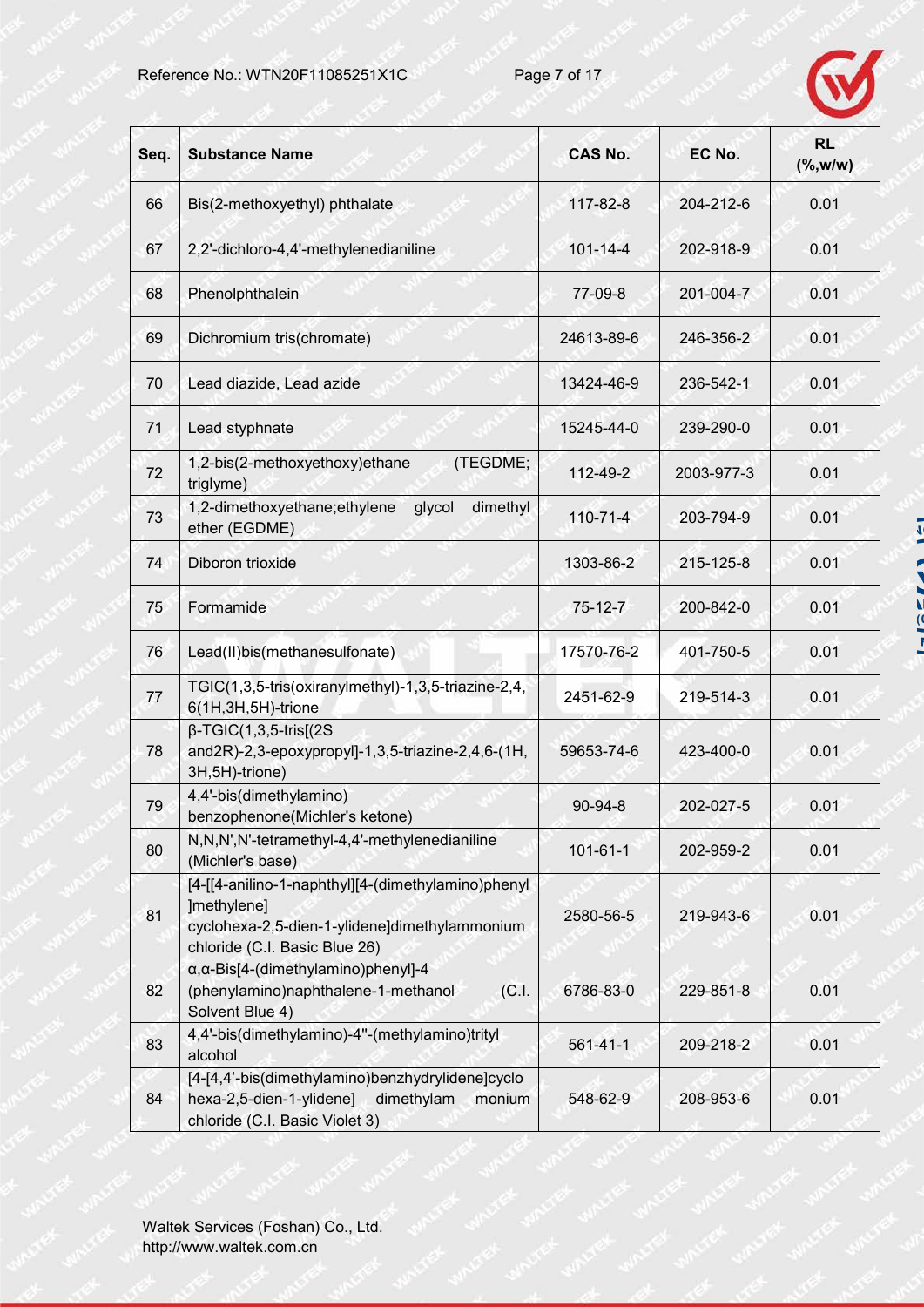

| Seq. | <b>Substance Name</b>                                                                                                                                                                                                                                                                                                                                               | <b>CAS No.</b>                                          | EC No.                                              | <b>RL</b><br>$(\%$ , w/w) |
|------|---------------------------------------------------------------------------------------------------------------------------------------------------------------------------------------------------------------------------------------------------------------------------------------------------------------------------------------------------------------------|---------------------------------------------------------|-----------------------------------------------------|---------------------------|
| 85   | Pyrochlore, antimony lead yellow                                                                                                                                                                                                                                                                                                                                    | 8012-00-8                                               | 232-382-1                                           | 0.01                      |
| 86   | 6-methoxy-m-toluidine (p-cresidine)                                                                                                                                                                                                                                                                                                                                 | $120 - 71 - 8$                                          | 204-419-1                                           | 0.01                      |
| 87   | Henicosafluoroundecanoic acid                                                                                                                                                                                                                                                                                                                                       | 2058-94-8                                               | 218-165-4                                           | 0.01                      |
| 88   | Hexahydromethylphthalic anhydride<br>[1], Hexahydro-4-methylphthalic anhydride[2],<br>Hexahydro-1-methylphthalic anhydride[3],<br>Hexahydro-3-methylphthalic anhydride [4] [The<br>individual isomers [2], [3] and [4] (including their<br>cis- and trans- stereo isomeric forms) and all<br>possible combinations of the isomers [1] are<br>covered by this entry] | 25550-51-0,<br>19438-60-9,<br>48122-14-1,<br>57110-29-9 | 247-094-1,<br>243-072-0,<br>256-356-4,<br>260-566-1 | 0.01                      |
| 89   | Cyclohexane-1,2-dicarboxylic anhydride[1],<br>cis-cyclohexane-1,2-dicarboxylic anhydride[2],<br>trans-cyclohexane-1,2-dicarboxylic anhydride [3]<br>[The individual cis- [2] and trans- [3] isomer<br>substances and all possible combinations of the<br>cis- and trans-isomers [1] are covered by this<br>entry]                                                   | $85-42-7,$<br>13149-00-3,<br>14166-21-3                 | 201-604-9,<br>236-086-3,<br>238-009-9               | 0.01                      |
| 90   | Dibutyltin dichloride (DBTC)                                                                                                                                                                                                                                                                                                                                        | 683-18-1                                                | 211-670-0                                           | 0.01                      |
| 91   | Lead bis (tetrafluoroborate)                                                                                                                                                                                                                                                                                                                                        | 13814-96-5                                              | 237-486-0                                           | 0.01                      |
| 92   | Lead dinitrate                                                                                                                                                                                                                                                                                                                                                      | 10099-74-8                                              | 233-245-9                                           | 0.01                      |
| 93   | Silicic acid, lead salt                                                                                                                                                                                                                                                                                                                                             | 11120-22-2                                              | 234-363-3                                           | 0.01                      |
| 94   | 4-Aminoazobenzene                                                                                                                                                                                                                                                                                                                                                   | 60-09-3                                                 | 200-453-6                                           | 0.01                      |
| 95   | Lead titanium zirconium oxide                                                                                                                                                                                                                                                                                                                                       | 12626-81-2                                              | 235-727-4                                           | 0.01                      |
| 96   | Lead monoxide (lead oxide)                                                                                                                                                                                                                                                                                                                                          | 1317-36-8                                               | 215-267-0                                           | 0.01                      |
| 97   | o-Toluidine                                                                                                                                                                                                                                                                                                                                                         | $95 - 53 - 4$                                           | 202-429-0                                           | 0.01                      |
| 98   | 3-ethyl-2-methyl-2-(3-methylbutyl)-1,3-oxazolidine                                                                                                                                                                                                                                                                                                                  | 143860-04-2                                             | 421-150-7                                           | 0.01                      |
| 99   | Trilead bis(carbonate)dihydroxide                                                                                                                                                                                                                                                                                                                                   | 1319-46-6                                               | 215-290-6                                           | 0.01                      |
| 100  | Furan                                                                                                                                                                                                                                                                                                                                                               | 110-00-9                                                | 203-727-3                                           | 0.01                      |
| 101  | N,N-dimethylformamide                                                                                                                                                                                                                                                                                                                                               | 68-12-2                                                 | 200-679-5                                           | 0.01                      |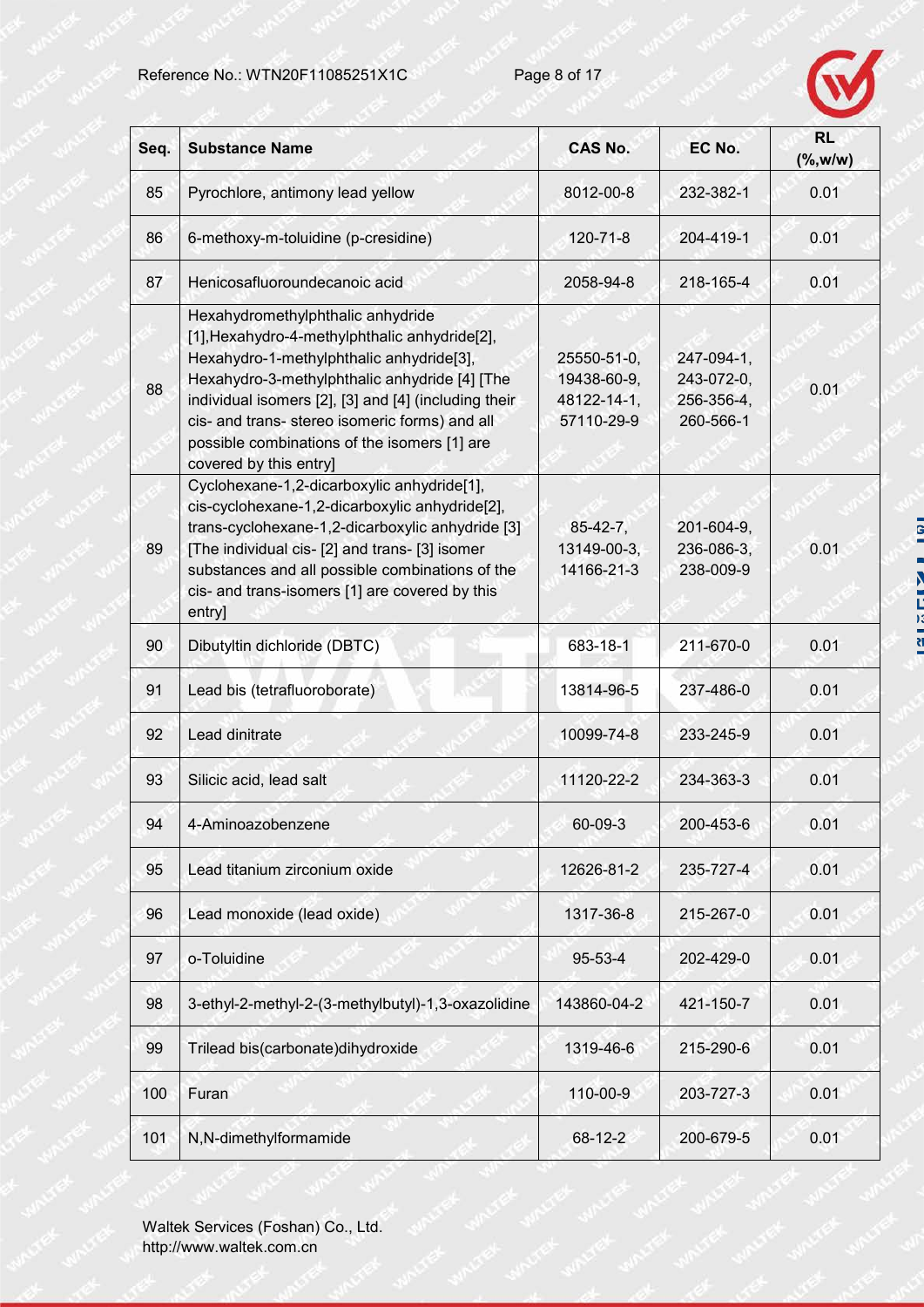

| Seq. | <b>Substance Name</b>                                                                                                                                                                                                                                                                                                                                | <b>CAS No.</b> | EC No.    | <b>RL</b><br>( %, w/w) |
|------|------------------------------------------------------------------------------------------------------------------------------------------------------------------------------------------------------------------------------------------------------------------------------------------------------------------------------------------------------|----------------|-----------|------------------------|
| 102  | Silicic acid (H2Si2O5), barium salt (1:1),<br>lead-doped [with lead (Pb) content above the<br>applicable generic concentration limit for 'toxicity<br>for reproduction' Repr. 1A (CLP) or category 1<br>(DSD); the substance is a member of the group<br>entry of lead compounds, with index number<br>082-001-00-6 in Regulation (EC) No 1272/2008] | 68784-75-8     | 272-271-5 | 0.01                   |
| 103  | 4-(1,1,3,3-tetramethylbutyl)phenol, ethoxylated<br>[covering well-defined substances and UVCB<br>substances, polymers and homologues]                                                                                                                                                                                                                |                |           | 0.01                   |
| 104  | 4-Nonylphenol, branched and linear [substances<br>with a linear and/or branched alkyl chain with a<br>carbon number of 9 covalently bound in position 4<br>to phenol, covering also UVCB- and well-defined<br>substances which include any of the individual<br>isomers or a combination thereof]                                                    |                |           | 0.01                   |
| 105  | 4,4'-methylenedi-o-toluidine                                                                                                                                                                                                                                                                                                                         | 838-88-0       | 212-658-8 | 0.01                   |
| 106  | Diethyl sulphate                                                                                                                                                                                                                                                                                                                                     | 64-67-5        | 200-589-6 | 0.01                   |
| 107  | Dimethyl sulphate                                                                                                                                                                                                                                                                                                                                    | $77 - 78 - 1$  | 201-058-1 | 0.01                   |
| 108  | Lead oxide sulphate                                                                                                                                                                                                                                                                                                                                  | 12036-76-9     | 234-853-7 | 0.01                   |
| 109  | Lead titanium trioxide                                                                                                                                                                                                                                                                                                                               | 12060-00-3     | 235-038-9 | 0.01                   |
| 110  | Acetic acid, lead salt, basic                                                                                                                                                                                                                                                                                                                        | 51404-69-4     | 257-175-3 | 0.01                   |
| 111  | [Phthalato(2-)]dioxotrilead                                                                                                                                                                                                                                                                                                                          | 69011-06-9     | 273-688-5 | 0.01                   |
| 112  | Bis(pentabromophenyl) ether<br>(decabromodiphenyl ether; DecaBDE)                                                                                                                                                                                                                                                                                    | 1163-19-5      | 214-604-9 | 0.01                   |
| 113  | N-methylacetamide                                                                                                                                                                                                                                                                                                                                    | 79-16-3        | 201-182-6 | 0.01                   |
| 114  | Dinoseb (6-sec-butyl-2,4-dinitrophenol)                                                                                                                                                                                                                                                                                                              | 88-85-7        | 201-861-7 | 0.01                   |
| 115  | 1,2-Diethoxyethane                                                                                                                                                                                                                                                                                                                                   | 629-14-1       | 211-076-1 | 0.01                   |
| 116  | Tetralead trioxide sulphate                                                                                                                                                                                                                                                                                                                          | 12202-17-4     | 235-380-9 | 0.01                   |
| 117  | N-pentyl-isopentylphthalate                                                                                                                                                                                                                                                                                                                          | 776297-69-9    |           | 0.01                   |
| 118  | Dioxobis(stearato)trilead                                                                                                                                                                                                                                                                                                                            | 12578-12-0     | 235-702-8 | 0.01                   |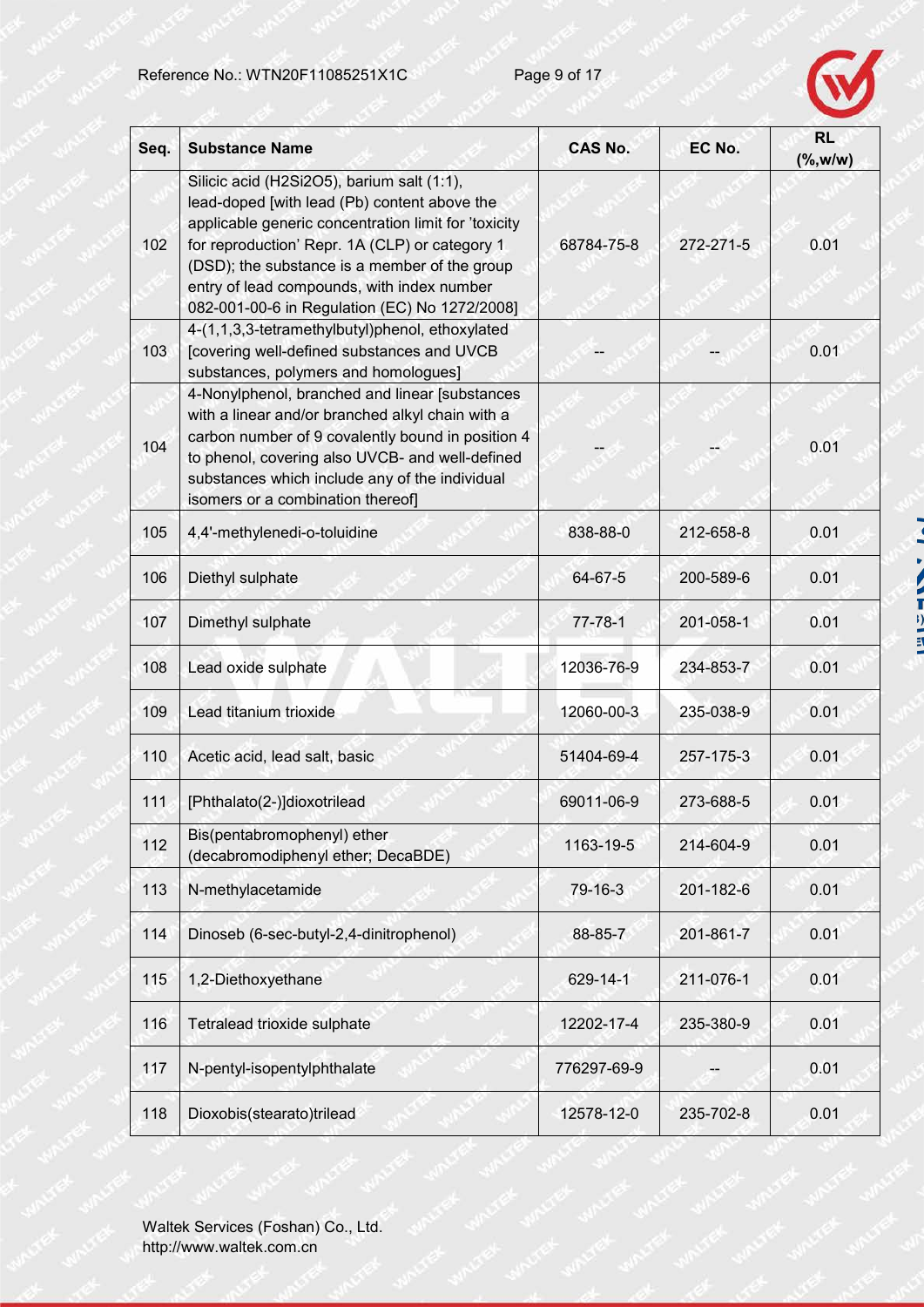

a co a

 $\frac{1}{2}$ 

| Seq. | <b>Substance Name</b>                                               | <b>CAS No.</b> | EC No.    | <b>RL</b><br>( %, w/w) |
|------|---------------------------------------------------------------------|----------------|-----------|------------------------|
| 119  | Tetraethyllead                                                      | 78-00-2        | 201-075-4 | 0.01                   |
| 120  | Pentalead tetraoxide sulphate                                       | 12065-90-6     | 235-067-7 | 0.01                   |
| 121  | Pentacosafluorotridecanoic acid                                     | 72629-94-8     | 276-745-2 | 0.01                   |
| 122  | Tricosafluorododecanoic acid                                        | 307-55-1       | 206-203-2 | 0.01                   |
| 123  | Heptacosafluorotetradecanoic acid                                   | 376-06-7       | 206-803-4 | 0.01                   |
| 124  | 1-bromopropane (n-propyl bromide)                                   | 106-94-5       | 203-445-0 | 0.01                   |
| 125  | Methoxyacetic acid                                                  | 625-45-6       | 210-894-6 | 0.01                   |
| 126  | 4-methyl-m-phenylenediamine<br>(toluene-2,4-diamine)                | 95-80-7        | 202-453-1 | 0.01                   |
| 127  | Methyloxirane (Propylene oxide)                                     | 75-56-9        | 200-879-2 | 0.01                   |
| 128  | Trilead dioxide phosphonate                                         | 12141-20-7     | 235-252-2 | 0.01                   |
| 129  | o-aminoazotoluene                                                   | $97 - 56 - 3$  | 202-591-2 | 0.01                   |
| 130  | 1,2-Benzenedicarboxylic acid, dipentylester,<br>branched and linear | 84777-06-0     | 284-032-2 | 0.01                   |
| 131  | 4,4'-oxydianiline and its salts                                     | 101-80-4       | 202-977-0 | 0.01                   |
| 132  | Orange lead (lead tetroxide)                                        | 1314-41-6      | 215-235-6 | 0.01                   |
| 133  | Biphenyl-4-ylamine                                                  | $92 - 67 - 1$  | 202-177-1 | 0.01                   |
| 134  | Diisopentylphthalate                                                | 605-50-5       | 210-088-4 | 0.01                   |
| 135  | Fatty acids, C16-18, lead salts                                     | 91031-62-8     | 292-966-7 | 0.01                   |
| 136  | Diazene-1,2-dicarboxamide<br>(C,C'-azodi(formamide))                | 123-77-3       | 204-650-8 | 0.01                   |
| 137  | Sulfurous acid, lead salt, dibasic                                  | 62229-08-7     | 263-467-1 | 0.01                   |
| 138  | Lead cyanamidate                                                    | 20837-86-9     | 244-073-9 | 0.01                   |
| 139  | Cadmium                                                             | 7440-43-9      | 231-152-8 | 0.01                   |
| 140  | Cadmium oxide                                                       | 1306-19-0      | 215-146-2 | 0.01                   |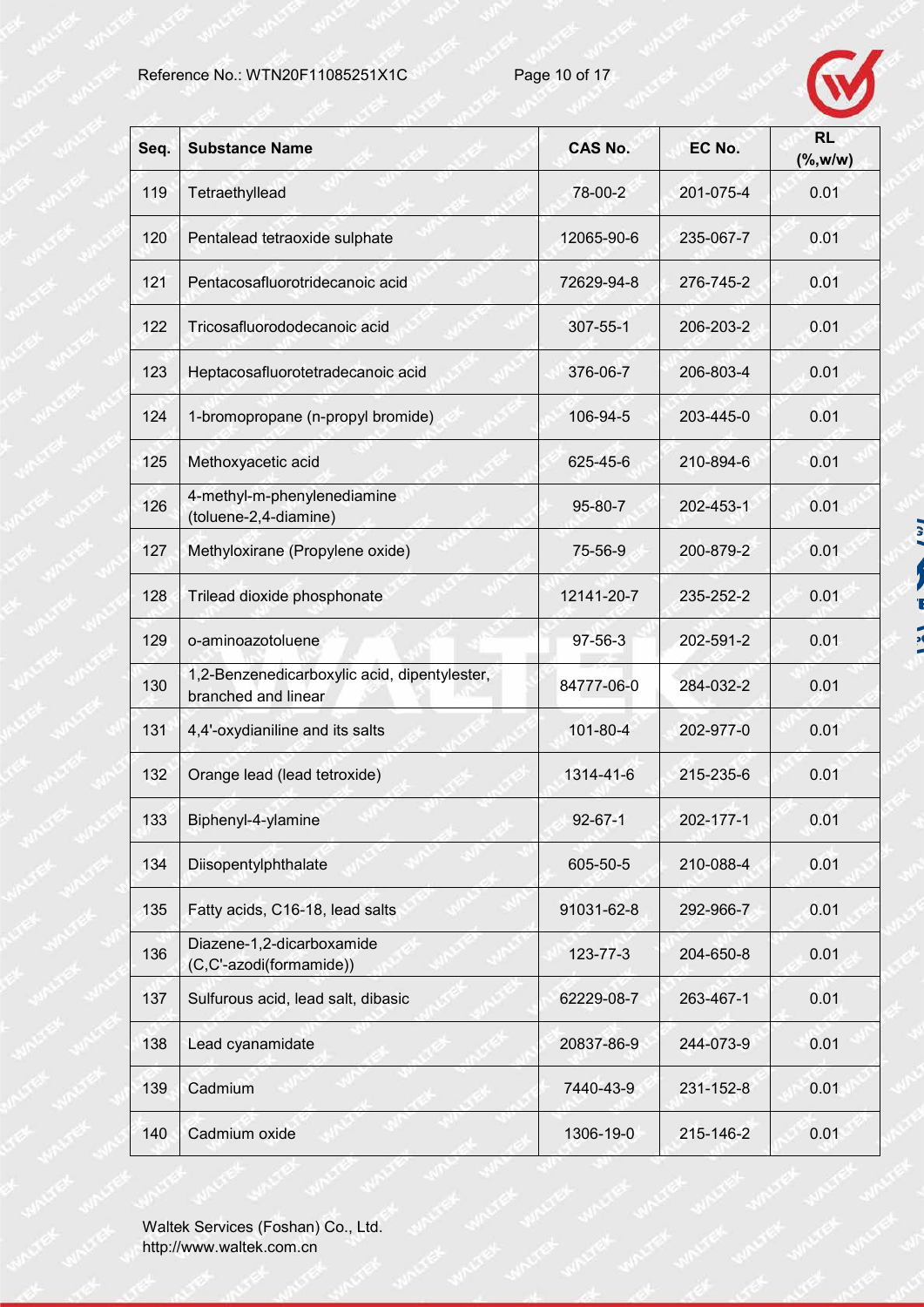

| Seq. | <b>Substance Name</b>                                                                                                                                                                                                                                                                                                                                       | <b>CAS No.</b>            | EC No.     | <b>RL</b><br>$(\%$ , w/w) |
|------|-------------------------------------------------------------------------------------------------------------------------------------------------------------------------------------------------------------------------------------------------------------------------------------------------------------------------------------------------------------|---------------------------|------------|---------------------------|
| 141  | Ammonium pentadecafluorooctanoate (APFO)                                                                                                                                                                                                                                                                                                                    | 3825-26-1                 | 223-320-4  | 0.01                      |
| 142  | Pentadecafluorooctanoic<br>acid (PFOA)                                                                                                                                                                                                                                                                                                                      | 335-67-1                  | 206-397-9  | 0.01                      |
| 143  | Dipentyl phthalate (DPP)                                                                                                                                                                                                                                                                                                                                    | $131 - 18 - 0$            | 205-017-9  | 0.01                      |
| 144  | 4-Nonylphenol, branched and linear, ethoxylated<br>[substances with a linear and/or branched alkyl<br>chain with a carbon number of 9 covalently bound<br>in position 4 to phenol, ethoxylated<br>covering UVCB- and well-defined<br>substances, polymers and<br>homologues, which include any of the individual<br>isomers and/or<br>combinations thereof] |                           |            | 0.01                      |
| 145  | Cadmium sulphide                                                                                                                                                                                                                                                                                                                                            | 1306-23-6                 | 215-147-8  | 0.01                      |
| 146  | Disodium<br>4-amino-3-[[4'-[(2,4-diaminophenyl)azo][1,1'-biph<br>enyl]-4-yl]azo]<br>-5-hydroxy-6-(phenylazo)naphthalene-2,7-disulph<br>onate (C.I. Direct Black 38)                                                                                                                                                                                         | 1937-37-7                 | 217-710-3  | 0.01                      |
| 147  | Dihexyl phthalate                                                                                                                                                                                                                                                                                                                                           | 84-75-3                   | 201-559-5  | 0.01                      |
| 148  | Imidazolidine-2-thione; (2-imidazoline-2-thiol)                                                                                                                                                                                                                                                                                                             | $96 - 45 - 7$             | 202-506-9  | 0.01                      |
| 149  | Trixylyl phosphate                                                                                                                                                                                                                                                                                                                                          | 25155-23-1                | 246-677-8  | 0.01                      |
| 150  | Disodium<br>3,3'-[[1,1'-biphenyl]-4,4'-diylbis(azo)]bis(4-aminon<br>aphthalene-1-sulphonate) (C.I. Direct Red 28)                                                                                                                                                                                                                                           | 573-58-0                  | 209-358-4  | 0.01                      |
| 151  | Lead di(acetate)                                                                                                                                                                                                                                                                                                                                            | 301-04-2                  | 206-104-4  | 0.01                      |
| 152  | 1,2-Benzenedicarboxylic acid, dihexyl ester,<br>branched and linear                                                                                                                                                                                                                                                                                         | 271-093-5                 | 68515-50-4 | 0.01                      |
| 153  | Cadmium chloride                                                                                                                                                                                                                                                                                                                                            | 233-296-7                 | 10108-64-2 | 0.01                      |
| 154  | Sodium perborate; perboric acid, sodium salt                                                                                                                                                                                                                                                                                                                | 239-172-9;<br>234-390-0   |            | 0.01                      |
| 155  | Sodium peroxometaborate                                                                                                                                                                                                                                                                                                                                     | 231-556-4                 | 7632-04-4  | 0.01                      |
| 156  | Cadmium fluoride                                                                                                                                                                                                                                                                                                                                            | 7790-79-6                 | 232-222-0  | 0.01                      |
| 157  | Cadmium sulphate                                                                                                                                                                                                                                                                                                                                            | 10124-36-4;<br>31119-53-6 | 233-331-6  | 0.01                      |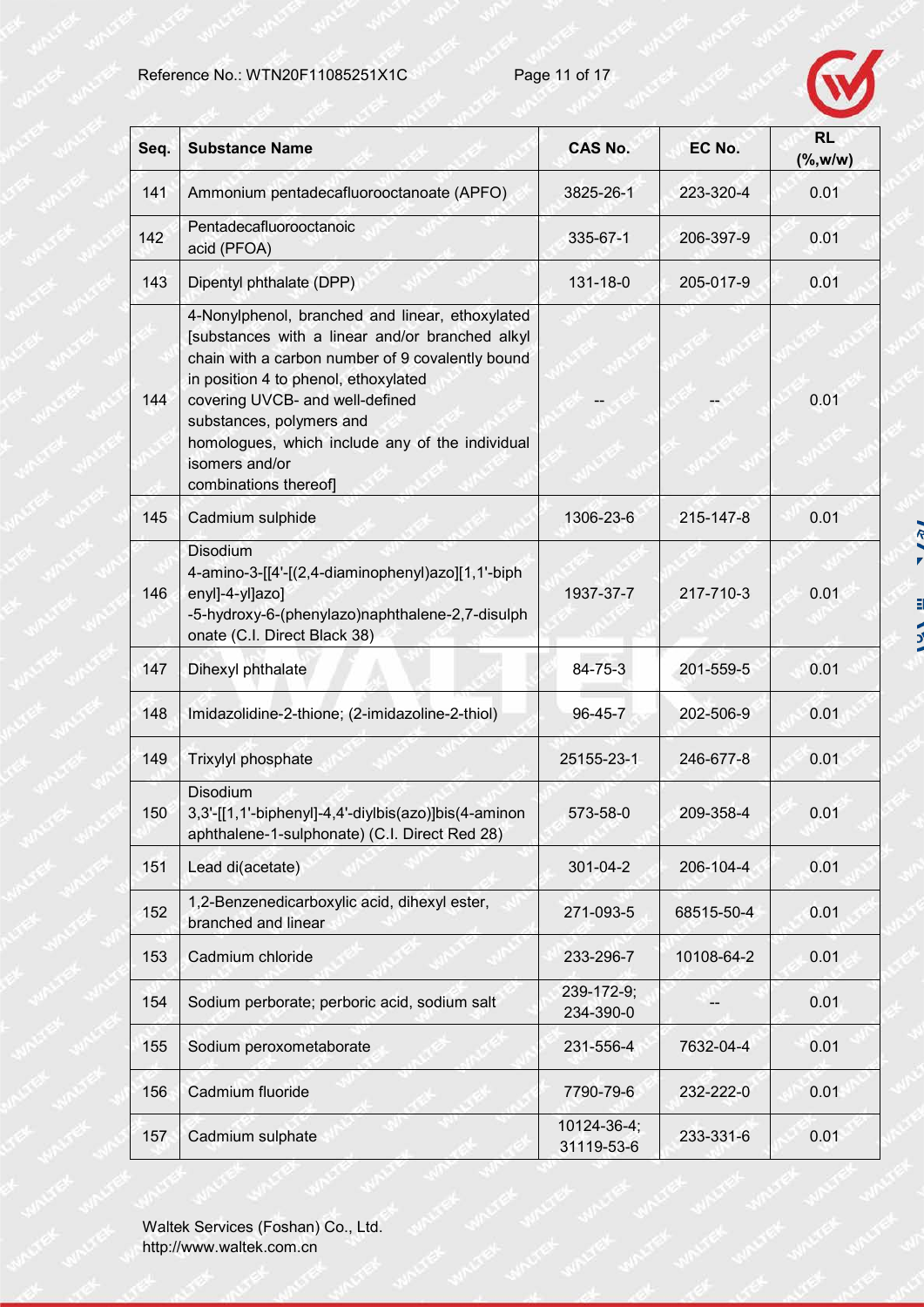

 $\overline{z}$ 

K **N 72. W** 

| Seq. | <b>Substance Name</b>                                                                                                                                                                                                                                                           | <b>CAS No.</b>                      | EC No.                  | <b>RL</b><br>( %, w/w) |
|------|---------------------------------------------------------------------------------------------------------------------------------------------------------------------------------------------------------------------------------------------------------------------------------|-------------------------------------|-------------------------|------------------------|
| 158  | 2-benzotriazol-2-yl-4, 6-di-tert-butylphenol<br>$(UV-320)$                                                                                                                                                                                                                      | 3846-71-7                           | 223-346-6               | 0.01                   |
| 159  | 2-ethylhexyl 10-ethyl-4,<br>4-dioctyl-7-oxo-8-oxa-3,<br>5-dithia-4-stannatetradecanoate(DOTE) DOTE                                                                                                                                                                              | 15571-58-1                          | 239-622-4               | 0.01                   |
| 160  | 2-(2H-benzotriazol-2-yl)-4,<br>6-ditertpentylphenol<br>$(UV-328)$                                                                                                                                                                                                               | 25973-55-1                          | 247-384-8               | 0.01                   |
| 161  | Reaction mass of 2-ethylhexyl 10-ethyl-4,<br>4-dioctyl-7-oxo-8-oxa-3,<br>5-dithia-4-stannatetradecanoate and 2-ethylhexyl<br>10-ethyl-4-[[2-[(2-ethylhexyl)oxy]-2-oxoethyl]thio]-<br>4-octyl-7-oxo-8-oxa-3,5-dithia-4-stannatetradecan<br>oate (reaction mass of DOTE and MOTE) |                                     |                         | 0.01                   |
| 162  | 1,2-benzenedicarboxylic acid, di-C6-10-alkyl<br>esters; 1,2-benzenedicarboxylic acid, mixed decyl<br>and hexyl and octyl diesters with $\geq 0.3\%$ of<br>dihexyl phthalate                                                                                                     | 68515-51-5;<br>68648-93-1           | 271-094-0;<br>272-013-1 | 0.01                   |
| 163  | 5-sec-butyl-2-(2,4-dimethylcyclohex-3-en-1-yl)-5-<br>methyl-1,3-dioxane [1],<br>5-sec-butyl-2-(4,6-dimethylcyclohex-3-en-1-yl)-5-<br>methyl-1,3-dioxane [2] [covering any of the<br>individual stereoisomers of [1] and [2] or any<br>combination thereof]                      |                                     |                         | 0.01                   |
| 164  | Nitrobenzene                                                                                                                                                                                                                                                                    | 98-95-3                             | 202-716-0               | 0.01                   |
| 165  | 2,4-di-tert-butyl-6-(5-chlorobenzotriazol-2-yl)phen<br>ol (UV-327)                                                                                                                                                                                                              | 3864-99-1                           | 223-383-8               | 0.01                   |
| 166  | 2-(2H-benzotriazol-2-yl)-4-(tert-butyl)-6-(sec-butyl<br>)phenol (UV-350)                                                                                                                                                                                                        | 36437-37-3                          | 253-037-1               | 0.01                   |
| 167  | 1,3-propanesultone                                                                                                                                                                                                                                                              | 1120-71-4                           | 214-317-9               | 0.01                   |
| 168  | Perfluorononan-1-oic acid (2,2,3,3,4,4,5,5,6,6,7,7,<br>8,8,9,9,9-heptadecafluorononanoic acid and its<br>sodium and ammonium salts)                                                                                                                                             | 375-95-1<br>21049-39-8<br>4149-60-4 | 206-801-3               | 0.01                   |
| 169  | Benzo[def]chrysene                                                                                                                                                                                                                                                              | $50 - 32 - 8$                       | 200-028-5               | 0.01                   |
| 170  | 4, 4'-isopropylidenediphenol (bisphenol A)                                                                                                                                                                                                                                      | 80-05-7                             | 201-245-8               | 0.01                   |
| 171  | 4-Heptylphenol, branched and linear                                                                                                                                                                                                                                             |                                     |                         | 0.01                   |
| 172  | Nonadecafluorodecanoic acid (PFDA) and its<br>sodium and ammonium salts                                                                                                                                                                                                         | 3108-42-7<br>335-76-2<br>3830-45-3  | 206-400-3<br>221-470-5  | 0.01                   |
| 173  | p-(1, 1-dimethylpropyl)phenol                                                                                                                                                                                                                                                   | 80-46-6                             | 201-280-9               | 0.01                   |
| 174  | Perfluorohexane-1-sulphonic acid and its salts                                                                                                                                                                                                                                  | 355-46-4                            | 206-587-1               | 0.01                   |

Waltek Services (Foshan) Co., Ltd. http://www.waltek.com.cn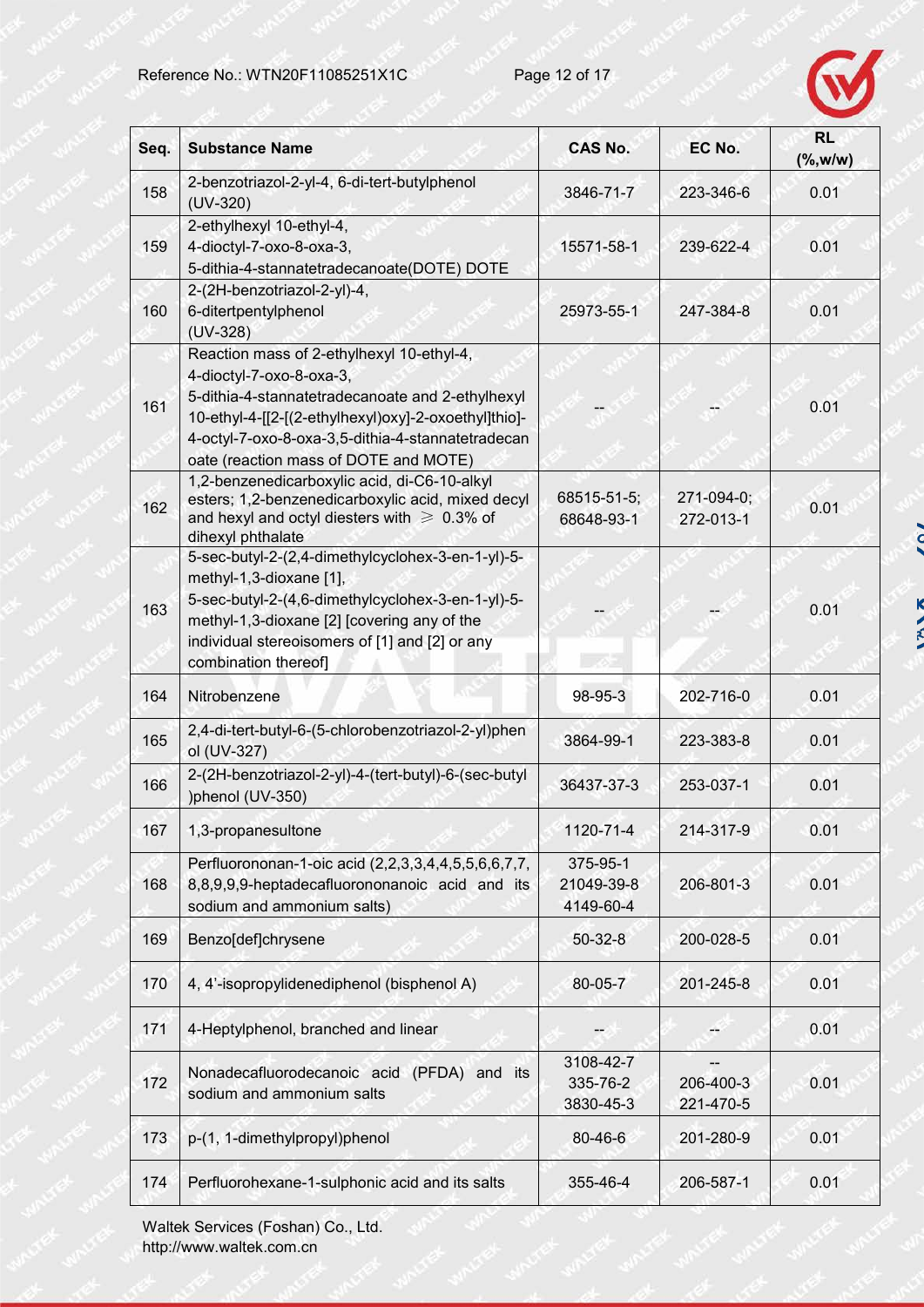

 $\sim$ 

γ  $\frac{1}{2}$ 

| Seq. | <b>Substance Name</b>                                                                                                                                                                         | <b>CAS No.</b>                             | EC No.    | <b>RL</b><br>( %, w/w) |
|------|-----------------------------------------------------------------------------------------------------------------------------------------------------------------------------------------------|--------------------------------------------|-----------|------------------------|
| 175  | Dechlorane plus (including any of its individual<br>anti- and syn-isomers or any combination thereof)                                                                                         | 13560-89-9;<br>135821-74-8;<br>135821-03-3 |           | 0.01                   |
| 176  | Benz[a]anthracene                                                                                                                                                                             | $56 - 55 - 3$                              | 200-280-6 | 0.01                   |
| 177  | Cadmium nitrate                                                                                                                                                                               | 10325-94-7                                 | 233-710-6 | 0.01                   |
| 178  | Cadmium carbonate                                                                                                                                                                             | 513-78-0                                   | 208-168-9 | 0.01                   |
| 179  | Cadmium hydroxide                                                                                                                                                                             | 21041-95-2                                 | 244-168-5 | 0.01                   |
| 180  | Chrysene                                                                                                                                                                                      | 218-01-9                                   | 205-923-4 | 0.01                   |
| 181  | Reaction products of<br>1,3,4-thiadiazolidine-2,5-dithione, formaldehyde<br>and 4-heptylphenol, branched and linear (RP-HP)<br>[with $\geq 0.1\%$ w/w 4-heptylphenol, branched and<br>linear] |                                            |           | 0.01                   |
| 182  | Benzo[ghi]perylene                                                                                                                                                                            | 191-24-2                                   | 205-883-8 | 0.01                   |
| 183  | Decamethylcyclopentasiloxane (D5)                                                                                                                                                             | 541-02-6                                   | 208-764-9 | 0.01                   |
| 184  | Disodium octaborate                                                                                                                                                                           | 12008-41-2                                 | 234-541-0 | 0.01                   |
| 185  | Dodecamethylcyclohexasiloxane (D6)                                                                                                                                                            | 540-97-6                                   | 208-762-8 | 0.01                   |
| 186  | Ethylenediamine                                                                                                                                                                               | $107 - 15 - 3$                             | 203-468-6 | 0.01                   |
| 187  | Lead                                                                                                                                                                                          | 7439-92-1                                  | 231-100-4 | 0.01                   |
| 188  | Octamethylcyclotetrasiloxane (D4)                                                                                                                                                             | 556-67-2                                   | 209-136-7 | 0.01                   |
| 189  | Terphenyl hydrogenated                                                                                                                                                                        | 61788-32-7                                 | 262-967-7 | 0.01                   |
| 190  | Benzene-1,2,4-tricarboxylic<br>1,2-anhydride<br>acid<br>(trimellitic anhydride) (TMA)                                                                                                         | 552-30-7                                   | 209-008-0 | 0.01                   |
| 191  | Dicyclohexyl phthalate (DCHP)                                                                                                                                                                 | $84 - 61 - 7$                              | 201-545-9 | 0.005                  |
| 192  | 1,7,7-trimethyl-3-(phenylmethylene)bicycle<br>[2.2.1]heptan-2-one (3-benzylidene camphor)                                                                                                     | 15087-24-8                                 | 239-139-9 | 0.01                   |
| 193  | 2,2-bis(4'-hydroxyphenyl)-4-methylpentane                                                                                                                                                     | 6807-17-6                                  | 401-720-1 | 0.01                   |
| 194  | Benzo[k]fluoranthene                                                                                                                                                                          | 207-08-9                                   | 205-916-6 | 0.01                   |
| 195  | Fluoranthene                                                                                                                                                                                  | 206-44-0                                   | 205-912-4 | 0.01                   |